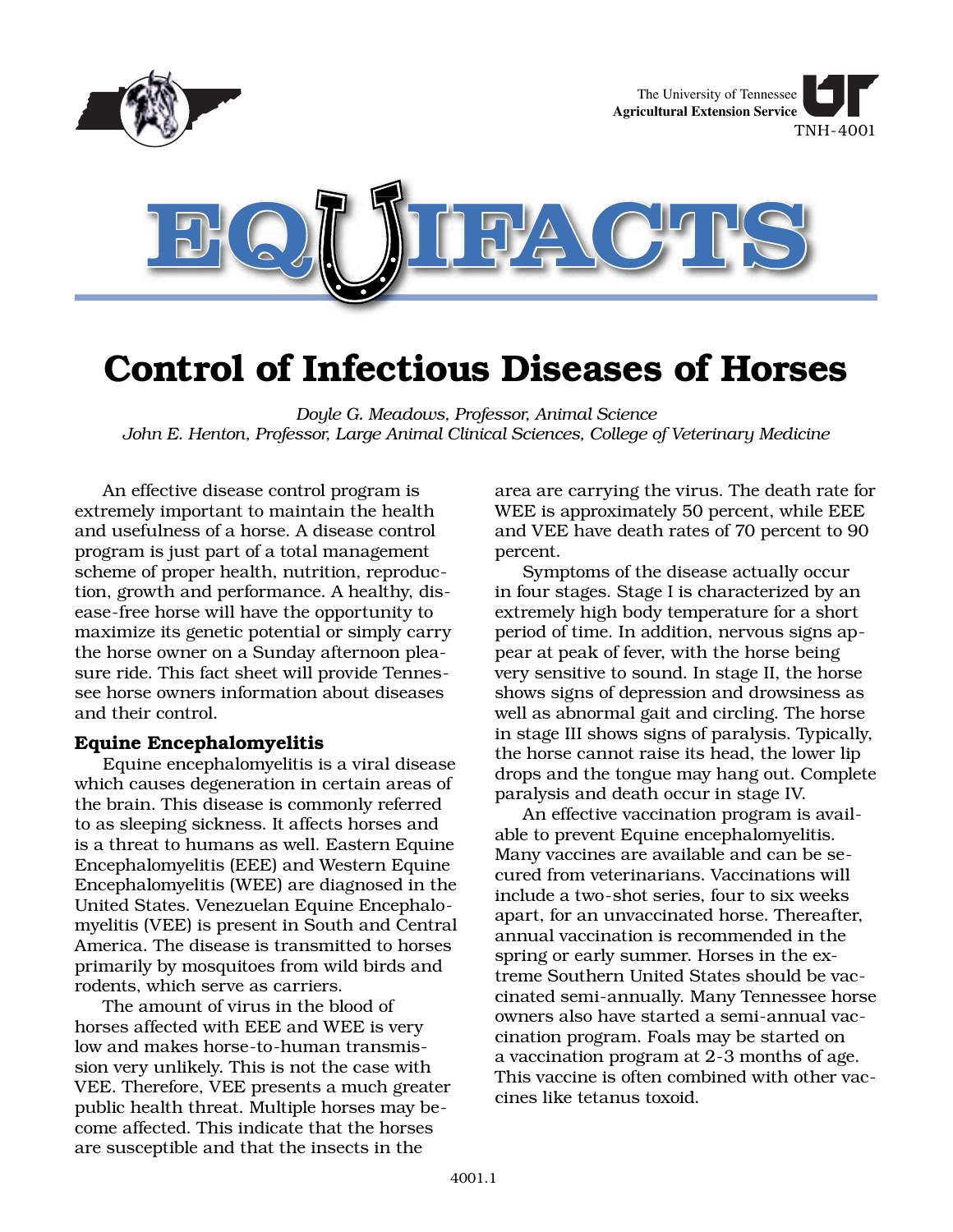# **Tetanus**

Tetanus is a usually fatal bacterial disease which poses a continual threat to horses. This *clostridial* bacteria is present in all equine manure, and horses have an unusually high susceptibility to the disease. The mortality of affected horses is greater than 80 percent. Protective immunization against this disease is mandatory.

*Clostridium tetani* bacteria prefer an environment low in oxygen, which allows the bacteria to multiply and produce toxins. Therefore, deep wounds (puncture wounds) are the most dangerous. The bacteria produce spores which can live in the environment for years and often enter the body on rusty nails or wire. The toxins interfere with the nervous system of the animal, resulting in a very tight, stiff muscles. Other clinical signs include a stiff, stilted gait, elevated tail, persistent protrusion of the third eyelid and a classical "sawhorse" stance. As the disease progresses, most horses will be unable to eat or drink and generally die of respiratory paralysis.

Two products are available for protecting horses against tetanus. These are tetanus antitoxin and tetanus toxoid. Tetanus antitoxin gives immediate but short lived protection. It is given to horses not previously vaccinated that have a wound or to newborn foals from unvaccinated mares. Tetanus toxoid gives long-acting protection but takes two weeks for the protection to develop after the initial vaccination series is given. This vaccine is given as two shots, one month apart, followed by a yearly booster. Foals can be given the vaccine beginning at 3 months of age. Pregnant mares should be given the vaccine one month before foaling, and any horse with an injury or having surgery should be given a booster.

# **Equine Influenza**

The influenza virus is the most common cause of respiratory disease in horses. Influenza is caused by two specific types of viruses — *myxovirus A/Equi* and *myxovirus A/Equi 2*. The disease is highly contagious and is spread by horses coughing and others breathing the droplets as they move through the air. A horse infected with the virus can cough and spread the virus as far as 35 feet. The virus settles on feed, feed buckets, etc. and is eaten or breathed in by the horse. Isolation of affected horses is essential

Clinical signs of the disease include high body temperature (101 to 106 F), runny nose, depression, cough and loss of appetite. The incubation period for this disease can be very short — one to five days. This disease can initiate other secondary disease processes like pneumonia, laminitis and colic. It is essential to give adequate rest of three to four weeks to allow complete regeneration of the upper respiratory tract. If a horse is not properly rested, secondary bacterial infection could result. These secondary infections could be much more severe than the influenza virus itself. Chronic Obstructive Pulmonary Disease (Heaves) may often result from severe cases of influenza.

Vaccines for equine influenza are available to the veterinarian from many manufacturers. These vaccines provide adequate protection for only 60 to 90 days. It is recommended that horses at substantial risk of exposure to the virus (show horses, race horses, horses at boarding stables, etc.) be vaccinated every 60 to 90 days. Horses with little exposure to other horses may not require vaccinations or might receive them annually or semi-annually. This vaccine is often combined with other vaccines for tetanus, EEE, WEE and rhinopneumonitis. Mare should be vaccinated one month prior to foaling.

# **Rhinopneumonitis**

Rhinopneumonitis is a herpes virus infection that affects all ages of horses. This virus can cause several different syndromes in the horse. The respiratory form has clinical signs very similar to equine influenza (fever, cough, nasal discharge). Its mode of transmission is also similar. The abortion form will cause abortion in late pregnancy and will cause weak or stillborn foals. The neurologic form of the disease may cause rear limb ataxia or even paralysis. There are two vaccines available to protect horse against rhinopneumonitis virus, modified live and killed. These vaccines can be given to horses 3 months old and older for protection against the respiratory and abortion forms of the disease. Pregnant mares should be vaccinated for rhinopneumonitis at the fifth, seventh and ninth months of pregnancy to give them the best protection against abortion.

For protection against the respiratory form of the disease, high-risk horses should receive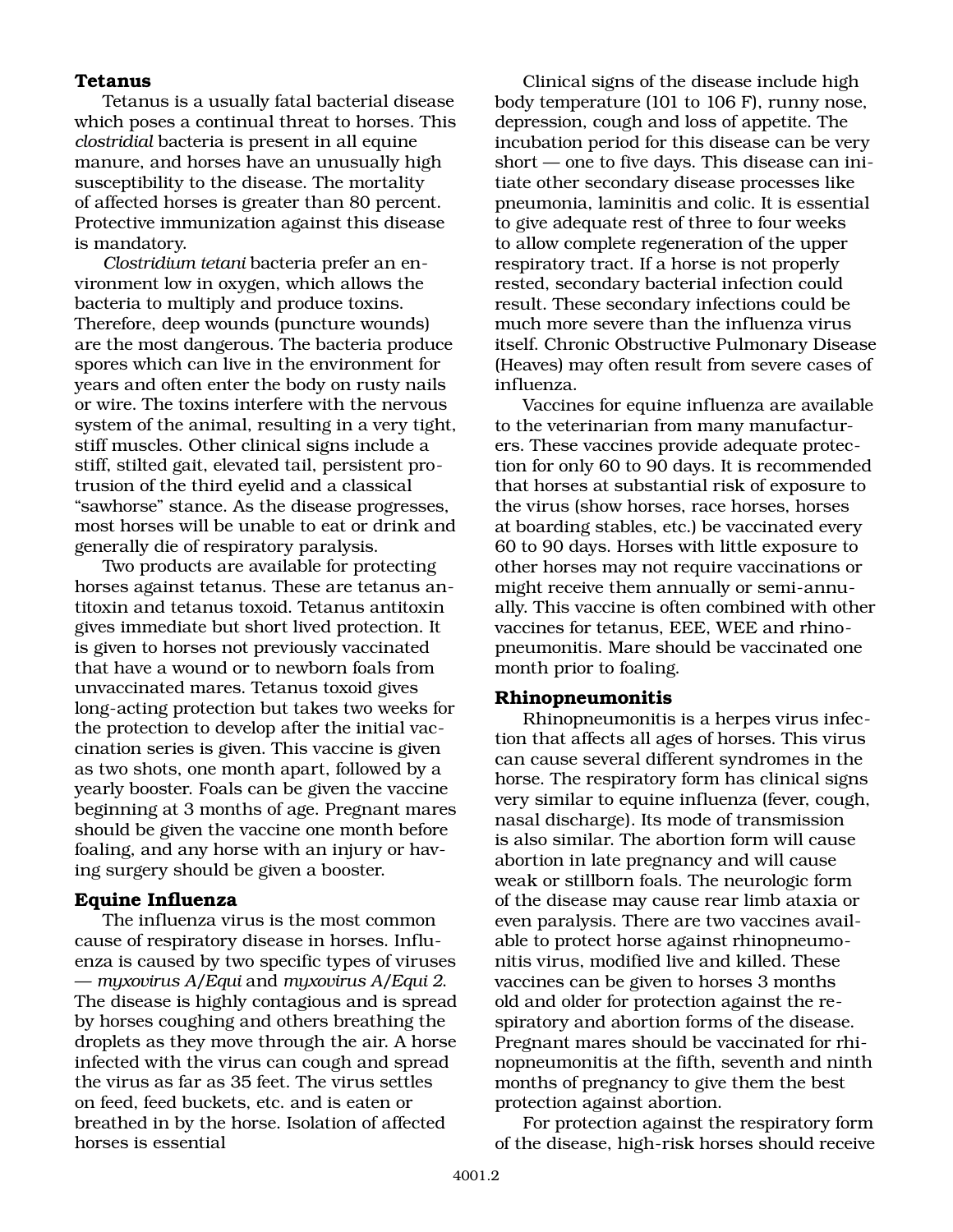vaccinations at 60-to 90-day intervals. This is similar to the recommendation for equine influenza. Combination vaccines with equine rhinopneumonitis are now available which allow easy immunization against both respiratory viruses.

# **Strangles**

Strangles is a highly communicable bacterial disease primarily affecting young horses, although older horses may contract the disease. The bacterial organism causes inflammation of the upper respiratory tract, and the lymph glands in the jaw and throat area become enlarged and swollen. Strangles is also known as distemper or shipping fever.

The disease can be spread by nasal discharge that contaminates water troughs, feed bunks or pastures. Once the bacteria are present, they are persistent in the area for years. Horses also develop varying degrees of immunity once they have contracted strangles.

Symptoms of the disease are high body temperature (103 to 104 F), swollen lymph glands, nasal discharge, cough and difficulty in swallowing. The lymph glands may abscess and burst. After rupture, the glands will produce a thick, cream-colored discharge. Some horses may develop pneumonia or internal abscesses.

Treatment recommendations for strangles may vary with each farm outbreak. Consult your veterinarian at the first possibility of the disease. All horses brought to a horse farm should be quarantined and all sick animals isolated. All feed buckets, water troughs, brushes, halters and other equipment or facilities that come into contact with infected horses should be disinfected.

A vaccine for strangles is available; however, many veterinarians only vaccinate horses where there is a recurring problem or direct exposure. The vaccine must be given in three doses, two weeks apart, followed by an annual booster. There have been reports of vaccine failures and abscesses occurring at the injection sites. As a result, this vaccine is best used under the supervision and advice of a veterinarian familiar with the horses or farm having problems with strangles.

# **Potomac Horse Fever**

Potomac Horse Fever was identified in 1979. The disease was first described in those states near the Potomac River (Virginia, Maryland, Pennsylvania). This disease now appears to be most prevalent in the Eastern United States but has been identified in 33 states. The disease appears to be associated with rivers or large bodies of water. The causative agent has been identified with a group of organisms which includes the one causing Rocky Mountain Spotted Fever. However, it is not the same organism.

Symptoms of the disease include mild depression, refusal to eat, increased body temperature and stoppage of intestinal movement. In many cases, a profuse watery diarrhea develops which leads to rapid dehydration. Laminitis often occurs secondarily to the disease. Most cases occur between March and October. Factors which are still unknown about Potomac Horse Fever include the mode of transmission, cause of the diarrhea and the high incidence of laminitis. Twenty-five to 30 percent of affected animals die. A significant number of the horses that no not die will be permanently affected from secondary laminitis.

Vaccines are available for the control of this disease; a two-shot series at four to six week intervals is recommended for non-vaccinated horses. Annual boosters in the spring are recommended for previously vaccinated horses. Vaccination can begin at 3 months of age and can also be given to pregnant mares one month prior to foaling.

## **Rabies**

Rabies is a viral disease that is fatal to horses. Rabies is the result of an infected wild animal biting a horse on the muzzle, face or lower limb. Although rabies is not a major problem in most areas of Tennessee, horses which may have contact with wildlife should be vaccinated. A vaccine is available for use in the horse, and annual boosters are recommended for horses in areas where rabies is a problem.

# **Equine Infectious Anemia**

Equine infectious anemia (EIA) is a viral disease affecting less than 1 percent of the horse population in Tennessee. The recognized test for EIA is the agar-gel immunodiffusion (AGID) test developed by LeeRoy Coggins. The test is not actually for the EIA virus but for antibodies developed to fight the